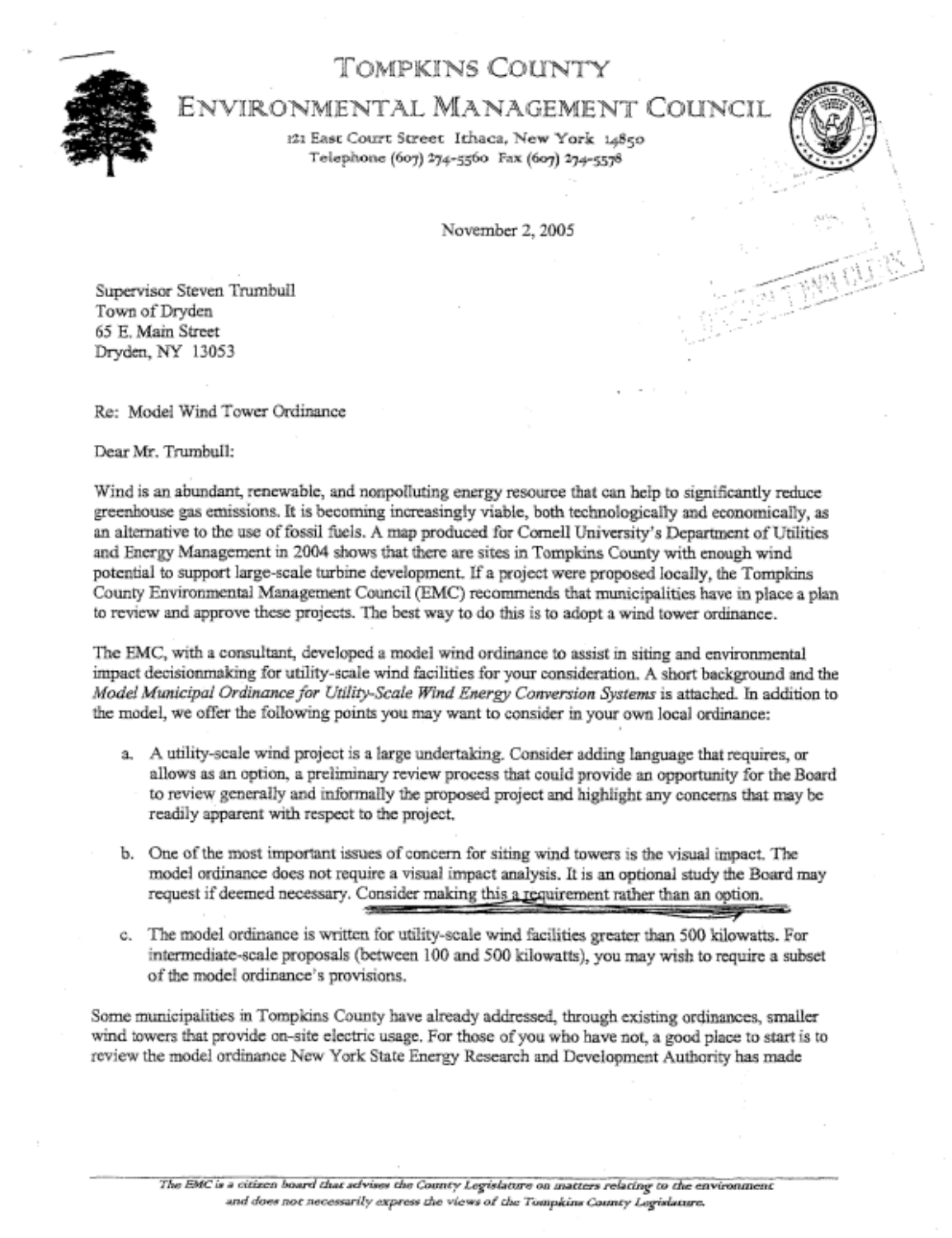Page 2 of 2 Wind Ordinance November 2, 2005

available to municipalities throughout the state. The "AWS Model Zoning Ordinance: Permitted Use Regulation for Small Wind Turbines" can be found on the internet at http://www.powernaturally.org/publications/AWS\_Small\_Wind\_Zoning.pdf.

I hope these materials will be helpful to your municipality to enhance the review and approval process for siting wind towers in your community. If you should have any questions, or need any additional information, please feel free to contact me.

Sincerely,

Septem & Nicholson / Kee

Stephen C. Nicholson, Chair Tompkins County Environmental Management Council

*cc:* Tompkins County Legislature

Attachments: *Background Infomation -Model Municipal Ordinance for Utility-Scale Wind Energy Conversion System Model Municipal Ordinance for Utility-Scale Wind Energy Conversion Systems*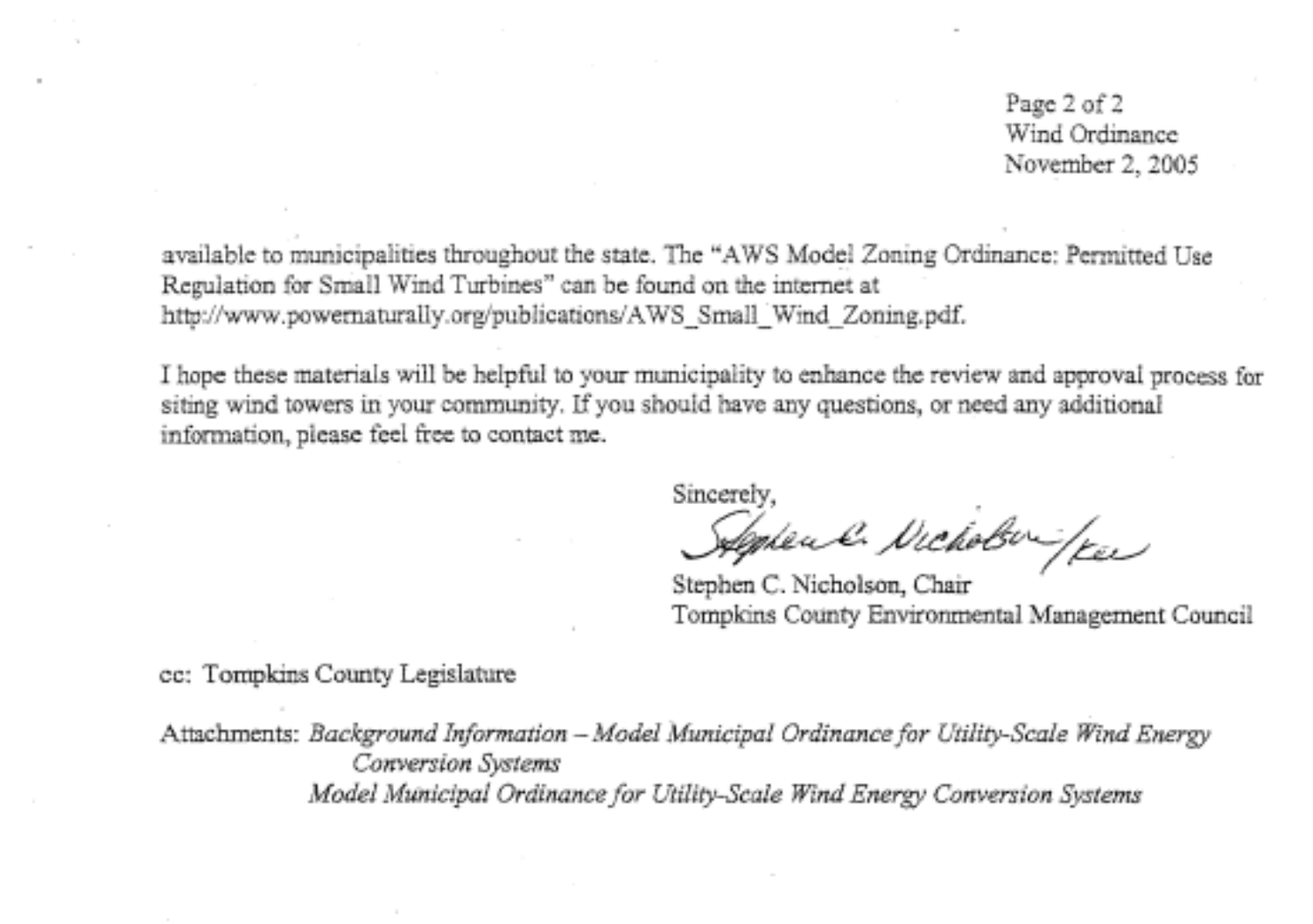## **Background Information** - **Model Municipal Ordinance for Utility-Scale Wind Energy Conversion Systems**

*Prepared by the Tompkins County Environmental Management Council Adopted September 14, 2005* 

As part of the Environmental Management Council's goal to encourage the development of clean renewable energy sources in Tompkins County in order to help reduce the County's dependence on fossil fuels, the EMC developed a model ordinance for utility-scale wind energy facilities (also known as "wind energy conversion systems"). The ordinance can be used as a resource by municipalities within Tornpkins County in the creation of their own ordinances for large-scale windenergy projects. The ordinance was developed after a review of existing and proposed ordinances from other municipalities, both from New York and other states, a number of guides and handbooks on wind energy in general, and construction and permitting issues related to wind-energy projects. Many towns and counties throughout the U.S. have enacted zoning ordinances that mention wind energy, but often only in the context of "back-yard turbines" rather than utility-scale projects. Because there are more concerns associated with utility-scale wind projects due to their larger size, the ordinance specifically addresses utility-scale wind energy projects.

The model ordinance establishes utility-scale wind facilities as a special use, meaning that the project must meet the standards laid out in the ordinance before a pennit is granted for the project. Specific concerns over large-scale wind energy projects, such as environmental impacts, aesthetics and visual impacts, noise, and safety, are addressed by each standard of the model ordinance. In addition to including general standards that cover the construction of wind-energy facilities, the ordinance includes options for zoning language, a list of required application materials, and definitions.

This model ordinance is very comprehensive, including more items than any individual municipality may need. Some of the major issues that ofien arise in discussions regarding the construction of energy facilities and that are addressed by the model ordinance are described below:

#### **AestheticsNisual Impact**

Because modern utility-scale wind turbines are very large, a major issue for neighbors and the general public is the visual impact of the facility when viewed fiom adjacent properties. The ordinance addresses this concern by establishing appropriate setbacks from neighbors, requiring design strategies to blend the facility with the surrounding landscape and minimize its industrial character, and limiting lighting. The development of access roads to reach facilities can have a greater visual impact than the wind turbines themselves, particularly in hilly locations. Thus, the ordinance requires developers to minimize the development and scale of access roads wherever feasible.

Because wind-energy facilities are tall enough that they may block, obscure, or impinge on important viewsheds, the ordinance includes a provision that locally designated scenic viewsheds may not be blocked by the construction of a wind-energy facility. The municipality reviewing the project may wish to require visual impact studies and simulations to provide a more complete picture of the visual impact of a project.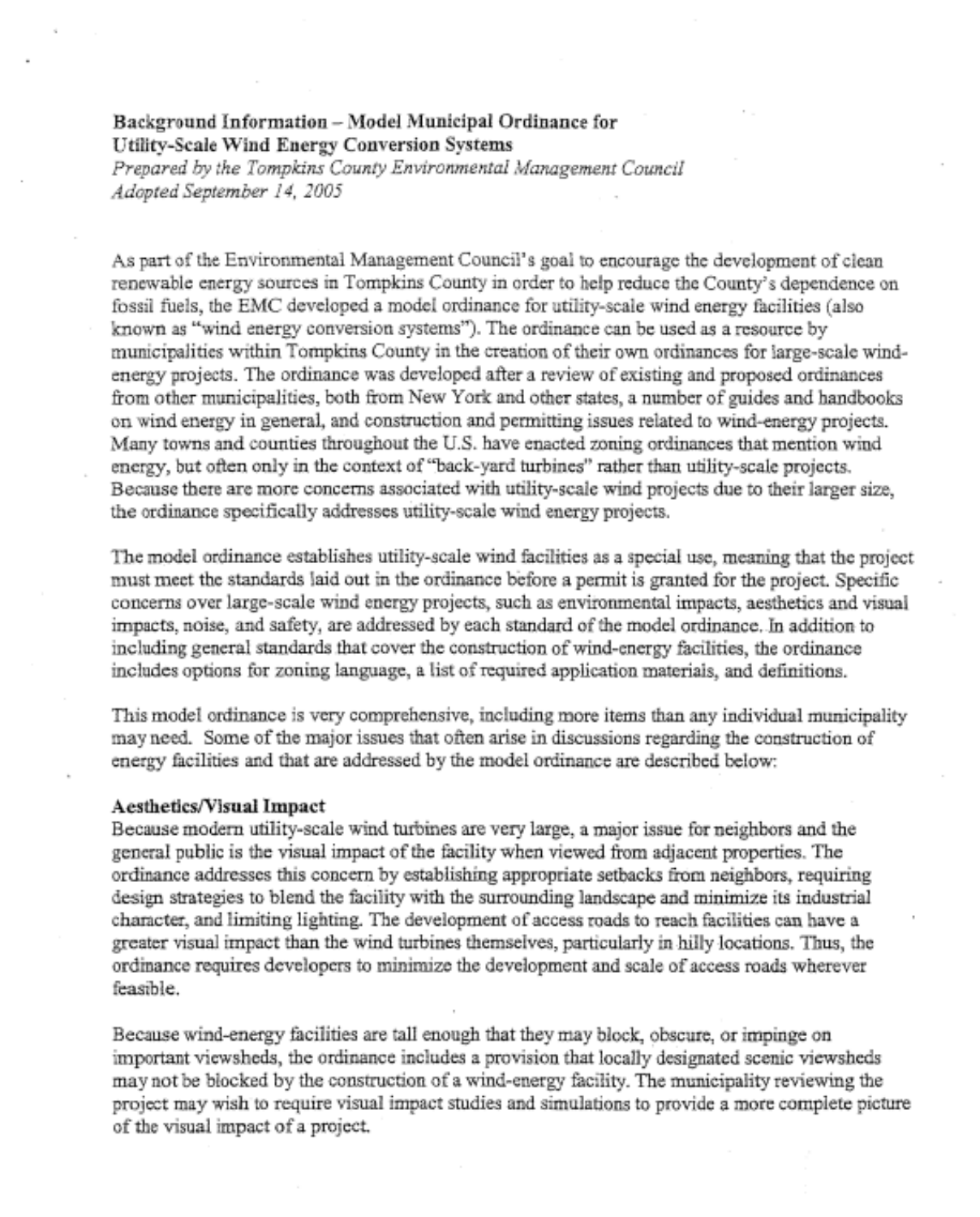## **Model Municipal Ordinance for**

**Utility-Scale Wind Energy Conversion Systems (U-SWECS)** 

*Prepared by the Tornpkns Coung Environmental Management Council Adopted September 14, 2005* 

#### 1. Purpose

The purpose of this Section is to provide the necessary regulations for the establishment of Utility-Scale Wind Energy Conversion Systems (U-SWECS). These regulations are intended to encourage wind energy development *in* the locations and circumstances under which the use may be established without detriment to the public health, safety, and welfare.

## 2. ADplicability

The provisions of this Section are applicable to those districts that allow Utility-Scale Wind Energy Conversion Systems (U-SWECS).

## 3. Definitions

FAA shall mean the Federal Aviation Administration.

Total Height shall mean, when referring to a Utility-Scale Wind Energy Conversion System (U-SWECS), the distance measured from grade to the uppennost extension of any blade, or the maximum height reached by any **part** of the U-SWECS.

Wind Energy Conversion Systems (WECS) shall mean any device that converts wind energy into electricity through the use of a wind turbine generator, and includes the turbine, blade, tower, base, and pad transformer, if any.

Utility-Scale Wind Energy Conversion Systems (U-SWECS) shall mean any WECS having one of the following:

- 1. a rated capacity of 500 kilowatts or greater;
- **2.** 200 feet or greater in height; or
- 3. the purpose of such energy generated is intended for commercial sale.

## **4. Regulatory Framework**

Zoning (Option 1) U-SWECS may only be constructed in areas that are zoned [insert permitted zoning] on the official zoning map for the [insert Town/Village/City].

Zoning (Option 2) U-SWECS may only be constructed in areas that are zoned [insert permitted zoning] and within areas designated as a Wind Energy Facility Overlay District, as designated on the official zoning map for the [insert Town/Village/City].

## *5.* ApDlication Requirements

For all proposed U-SWECS the applicant shall provide the following to the Board:

- 1. The applicant's and property owner's name, address, phone number, and signature.
- 2. A detailed plot and development plan drawn to scale clearly showing the following:
	- a. Physical dimensions of the property, existing structures, and proposed structures,
	- b. Location of all existing and proposed structures,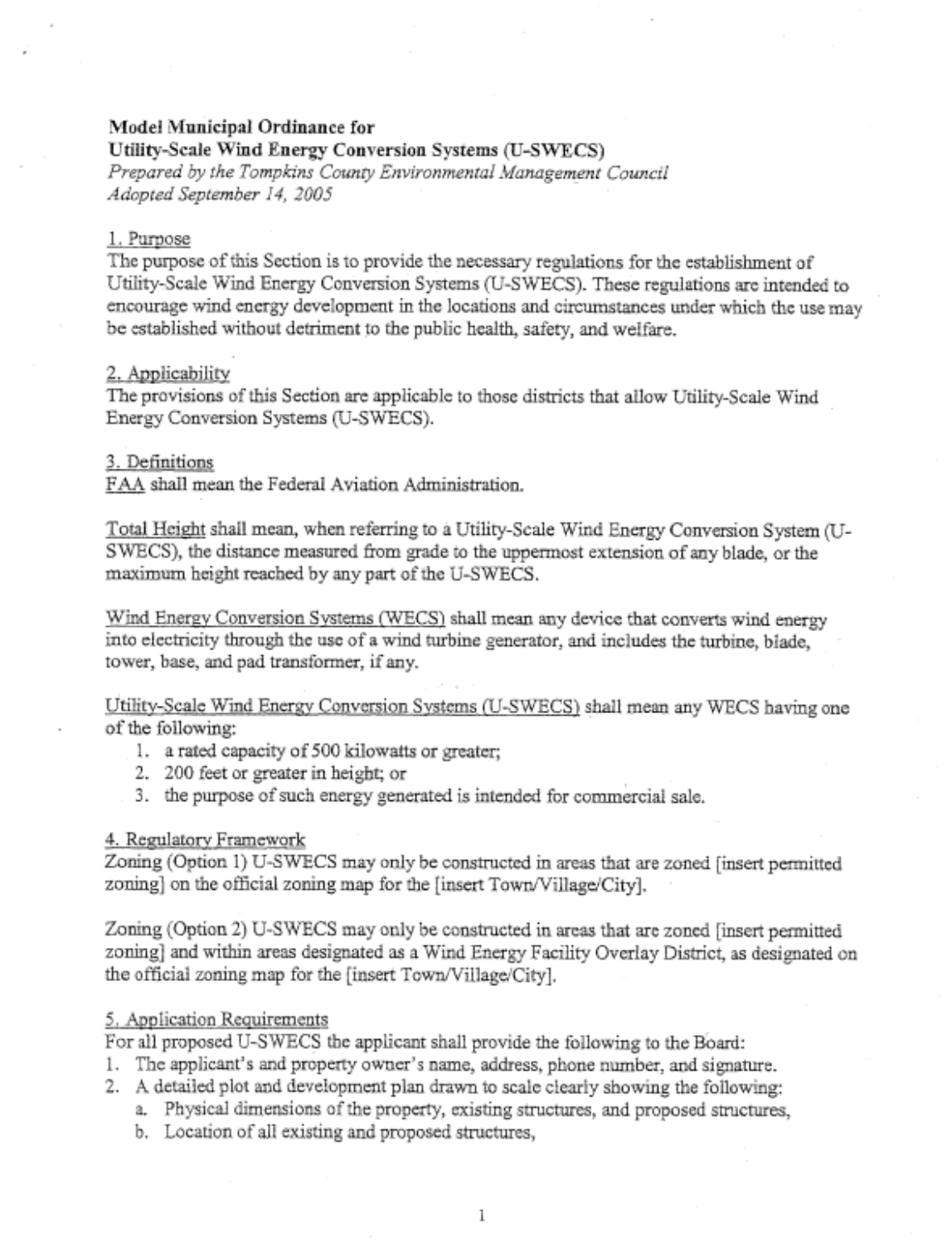- 18. Landscape and vegetation plan, including site grading, proposed removal of vegetation, landscape design, and open. areas.
- 19. Completed Environmental Assessment Form.
- *20.* **A** description of proposed uses, including hours of operation, number of employees, and type and volume of traffic expected to be generated.

Additional information as deemed necessary by the Board if more than three residences are located within a quarter mile of the proposed U-SWECS facility or if there is a potential for significant environmental impacts, which may include, but is not limited to, the following:

- 1. Infomation sufficient to determine that the applicant has applied for and received approvals required by the FAA, and other approvals and/or permits required by relevant state and federal agencies.
- 2. Visual impact demonstrations including before and after photo-simulations and elevation drawings showing the height, design, color, night lighting, and location of the proposed facility as viewed from neighboring areas.
- 3. Noise impact analysis.
- **4.**  Avian impact analysis.
- *5.*  Shadow flicker model.
- 6. Proof of bond or fund equal to the reasonable cost of removing the wind turbine/anemometer and all accessory structures and returning the site to its original condition.
- 7. Any other information that would enable the Board to review the project.

## 6. General Standards

The following standards apply to the review and approval of U-SWECS. A special use pennit is required for all U-SWECS consisting of wind turbine generators, transmission lines, and accessory buildings and structures. To issue a special use permit, the Board must find that the following general standards are met:

## 6.1 Visual Appearance and Design

- I. U-SWECS shall be either painted a non-reflective, neutral color or appropriate material designed *to* blend the U-SWECS with surrounding landscape.
- 2. **All** U-SWECS on the same site shall blend with the background environment to the maximum extend practicable and should be uniform in style and color.
- 3. The applicant shall use low profile and unobtrusive building designs for on-site buildings to minimize industrial character of projects in rural or remote areas.

## 6.2 Lighting

U-SWECS shall not be artificially lighted, except as required by FAA. If lighting is required, it shall be steady, not strobed, and at the lowest intensity allowable by the FAA.

## 6.3 Signs

No advertising shall be allowed except for reasonable identification of the manufacturer or operator of the wind energy facility. Educational signs and displays on wind energy may also be allowed in appropriate locations.